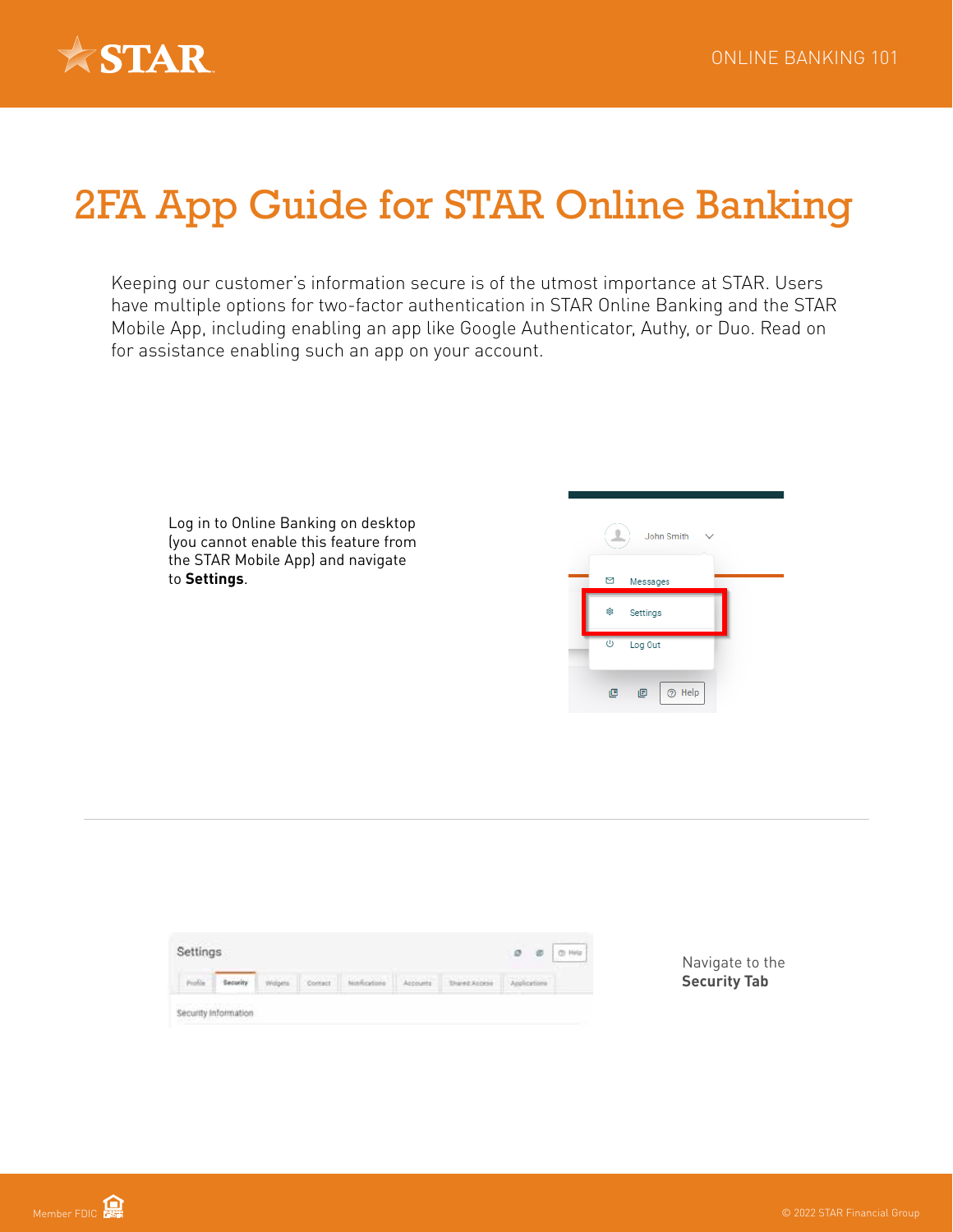





Open your preferred authentication app and **add an account**. This could appear as a button, '+' icon, menu item or other indicator depending on the app